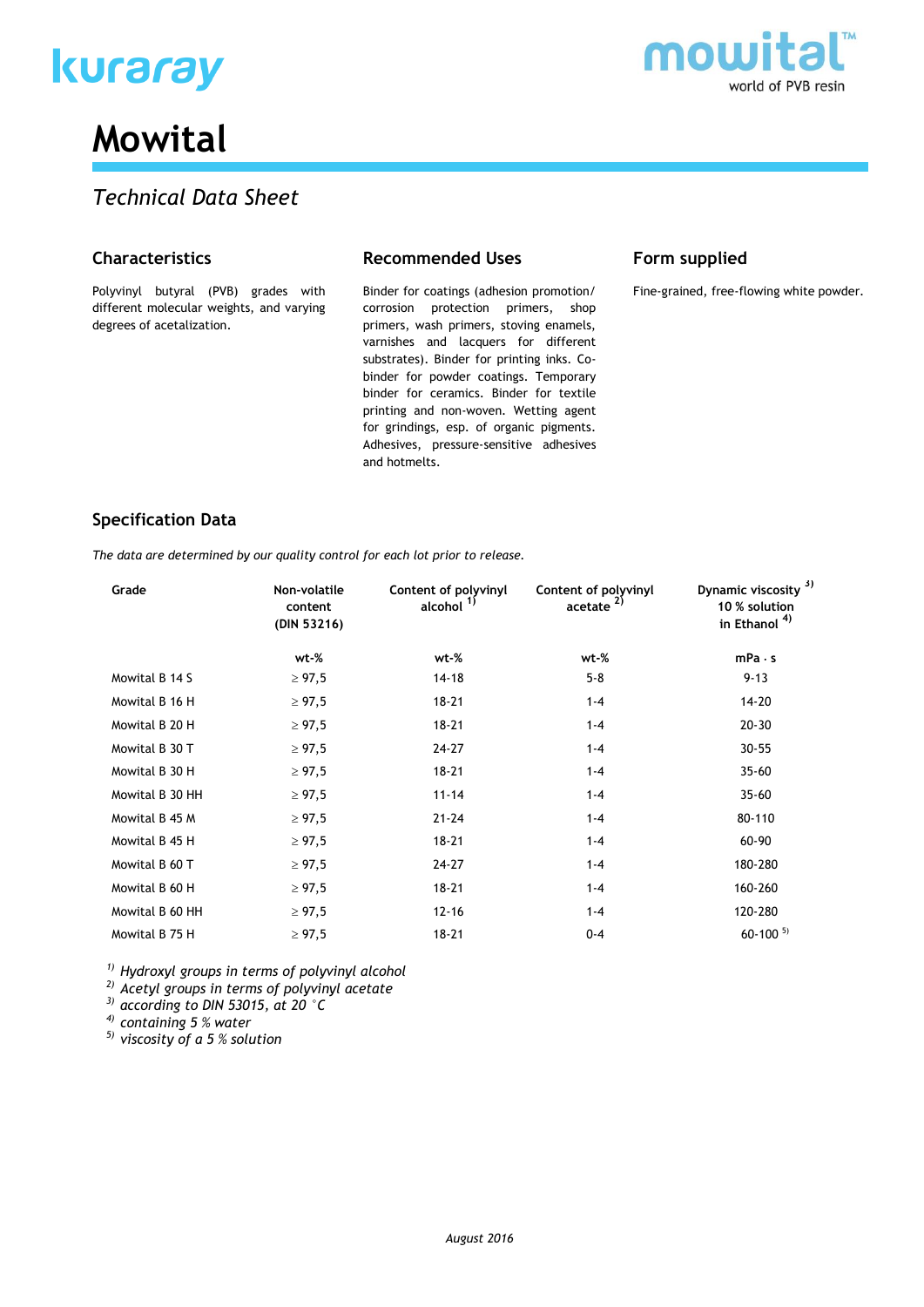# **Additional Data**

| Grade           | <b>Glass transition</b><br>temperature<br>(DSC, ISO 11357-1) | Water up-take after 24 h<br>water immersion <sup>1)</sup><br>at 20 $\degree$ C | <b>Bulk density</b><br>(DIN EN 543,<br>Dec. 1991) |
|-----------------|--------------------------------------------------------------|--------------------------------------------------------------------------------|---------------------------------------------------|
|                 | °C                                                           | wt-%                                                                           | g/l                                               |
| Mowital B 14 S  | 60                                                           | $4-6$                                                                          | 340                                               |
| Mowital B 16 H  | 63                                                           | $4-6$                                                                          | 330                                               |
| Mowital B 20 H  | 64                                                           | $4-6$                                                                          | 330                                               |
| Mowital B 30 T  | 70                                                           | $6 - 10$                                                                       | 300                                               |
| Mowital B 30 H  | 68                                                           | $4-6$                                                                          | 320                                               |
| Mowital B 30 HH | 63                                                           | $4-6$                                                                          | 210                                               |
| Mowital B 45 M  | 70                                                           | $5 - 8$                                                                        | 250                                               |
| Mowital B 45 H  | 69                                                           | $4-6$                                                                          | 240                                               |
| Mowital B 60 T  | 72                                                           | $6 - 10$                                                                       | 270                                               |
| Mowital B 60 H  | 70                                                           | $4-6$                                                                          | 250                                               |
| Mowital B 60 HH | 65                                                           | $3 - 5$                                                                        | 210                                               |
| Mowital B 75 H  | 73                                                           | $4 - 6$                                                                        | 200                                               |

*These data are used solely to describe the product. They are not subject to constant monitoring or part of the specification. 1)dry film thickness of test specimen: 0,1 mm.*

#### *Nomenclature*

Our Mowital grades are named using a self explaining nomenclature. The tradename Mowital is followed by a capital B stating the aldehyde used. In this case the products are based on butyraldehyde. The numbers refer to the degree of polymerization, the higher the number the higher the degree of polymerization (viscosity). The suffixes T, M, H, S and HH indicate the degree of acetalization, T being the lowest and HH being the highest.

#### **Properties and uses**

The Mowital grades are thermoplastic polyvinyl butyral resins which are supplied as fine-grained, free-flowing powders.

The properties of the various grades are mainly determined by their molecular weights and their degree of acetalization. Mowital grades are soluble in a broad variety of organic solvents. They show good compatibility with plasticizers and other resins. Mowital grades are able to cross-link with other resins such as phenolic, epoxide and melamine resins.

The network density may be adjusted depending on the degree of residual OH groups which is determined by the degree of acetalization (see stoving enamels).

Mowital films are resistant to light and heat-sealable at temperatures above 120 °C. Toughness and elasticity are influenced by their molecular weight. Properties like water resistance and solubility in non-polar solvents mainly depend on their degree of acetalization. So the highly acetalized Mowital HH grades show the highest water resistance and best solubility in non-polar solvents such as toluene.

#### **Stoving enamels**

Due to their medium to high content of hydroxyl groups Mowital H, M and T grades are particularly suitable for crosslinking with phenol formaldehyde, epoxide and melamine resins, respectively. In stoving enamels the Mowital content should be between 10 and 40% based on total binder content.

Generally, stoving conditions are temperatures between 160 and 200 °C for 10 to 20 minutes. In the case of multi-layer coatings the first layer should not be fully stoved before application of the second layer in order to avoid adhesion faults of the succeeding coating.

Mowital H grades provide better plasticizing properties in above mentioned binder combinations. However, they are less cross-linkable due to the lower number of non-acetalized OH-groups.

#### **Shop and wash primers**

In combination with orthophosphoric acid Mowital H and HH grades are generally used to manufacture shop and wash primers (1K and 2K primers). The films adhere extremely well to steel, iron, zinc, aluminum and other metals.

To achieve further improvement in anticorrosion protection as well as adhesion Mowital can be combined with lowmolecular weight phenolic, epoxide or urea resins as well as corrosion protection pigments.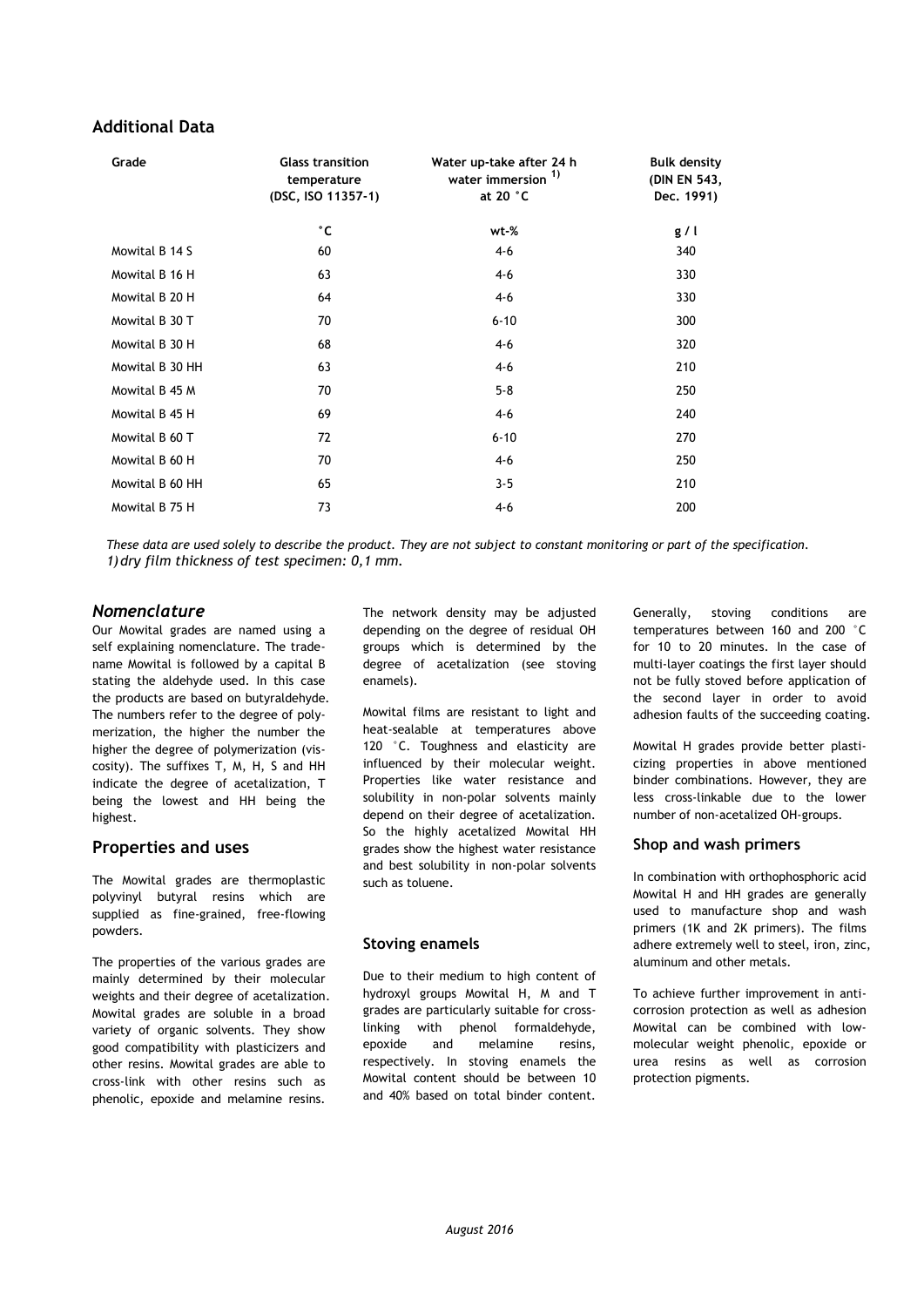The good anchorage of the primer on metal is caused by a binder/pigment/ orthophosphoric acid/metal complex.

In one-pack primers the orthophosphoric acid was already added to the primer during its manufacture. The amount of acid used is relatively small and should not exceed 5%. One-pack primers must always be supplied in containers suitable for orthophosphoric acid.

In the case of two-pack primers the orthophosphoric acid (diluted with solvent) is supplied in a second container separately. Two-pack primers contain higher amounts of acid. However, if the level exceeds 10% the coating becomes less water resistant. Upon mixing the pot life of the two-pack primer is limited to a few hours.

#### **Strippable lacquers**

Although Mowital H grades exhibit very good adhesion properties they may also be used successfully as strippable lacquers. Strippability has to be adjusted

#### **Adhesives and hotmelts**

Owing to the excellent adhesion of Mowital to glass and metals, it is used to bond or laminate these materials. It may also be employed for binding other polar substrates. Mowital can be applied in solution or as a part of hotmelt.

For hotmelts Mowital is compounded in heated kneaders or extruders with plasticizers and adequate additives. These compounds are applied by heated rollers, nozzles or spray guns on to one of the substrates and subsequently submitted applying heat and pressure.

# **Processing**

Mowital can be processed thermoplasticcally or in solution of organic solvents.

## **Preparation of Mowital solutions**

Mowital is soluble in a wide range of organic solvents and mixtures thereof. It can be dissolved in single solvents but to obtain low solution viscosities it is

using common additives and will retain for several months.

#### **Foil lacquers**

Mowital H grades are especially suitable as binders for lacquers on aluminum, tin, brass, lead and steel foils. With a dry film thickness of 2 to 10 µm the films have a very good flexibility. Their adhesive strength can be improved by stoving at temperatures of up to 140 °C. If necessary, gloss and flexibility can be improved by addition of plasticizers.

#### **Printing inks**

Low-viscosity Mowital grades are suitable binders for flexographic and gravure printing inks which exhibit very good adhesion to substrates like polyolefins, metals, cellulose acetate, polyester, cellophane, polyamide, and polystyrene films. If necessary, the adhesion to problematic substrates like OPP foil can be improved by way of coronal discharge and chemical adhesion promoters.

recommended to dissolve Mowital in solvent mixtures (e.g. 1:1 mixture of ethanol and toluene).Mowital is not soluble in water. However, a water content of up to 10% in the solvent mixture is possible and can be used to influence solution viscosity. Increase or decrease of viscosity depends on the type of solvents (e.g. increase in ethanolic solution) and must be tested in advance.

To dissolve Mowital, stir the solvent or solvent mixture and add Mowital in portions at ambient temperature. The stirrer speed during addition of Mowital should be low to medium to ensure good dispersion of Mowital powder in the solvent and to avoid dusting. After Mowital is wetted by the solvent the stirring speed can be increased. Sometimes heat may be necessary for dissolving Mowital. In this case do not apply heat until Mowital is wetted to avoid agglomeration. For preparation of a solution with mixed solvents first add Mowital to the solvent which does not dissolve Mowital alone (e.g. aromatic solvent) in order to form a slurry. Then

Printing inks based on Mowital exhibit low solvent retention, and good flow, as well as good resistance to water. Mowital can be used as a sole binder or in combination with alcohol-soluble nitrocellulose or other resins, like ketone condensation resins, alkyds, maleic resins, and some natural polymers.

The low viscosities as well as the excellent pigment wetting properties of Mowital B 14 S, B 16 H, B 20 H and B 30 H make these grades highly suitable for the manufacture of pigment concentrates and preparations.

#### **Temporary binder for ceramics**

Mowital is an excellent binder for the production of ceramics and ceramic tape cast materials. It shows remarkably good green strength and flexibility of the ceramic tapes. Mowital provides good dimensional stability and decomposes cleanly during sintering.

add the alcoholic solvent which normally dissolves Mowital best.

The final solution viscosity as well as the speed of dissolution depend on the type(s) of solvent(s) used, the temperature and the speed of stirring. Mowital can be processed and applied by the usual equipment of the printing ink and lacquer industry.

#### **Overpaintability**

Virtually all commonly used paints adhere to hardened coatings of Mowital based primers. Problems may be encountered using some special nitrocellulose or 2-component epoxy resin paints.

#### **Precautions**

Static electricity has to avoided applying the appropriate safety measures while handling Mowital as well as organic solvents.